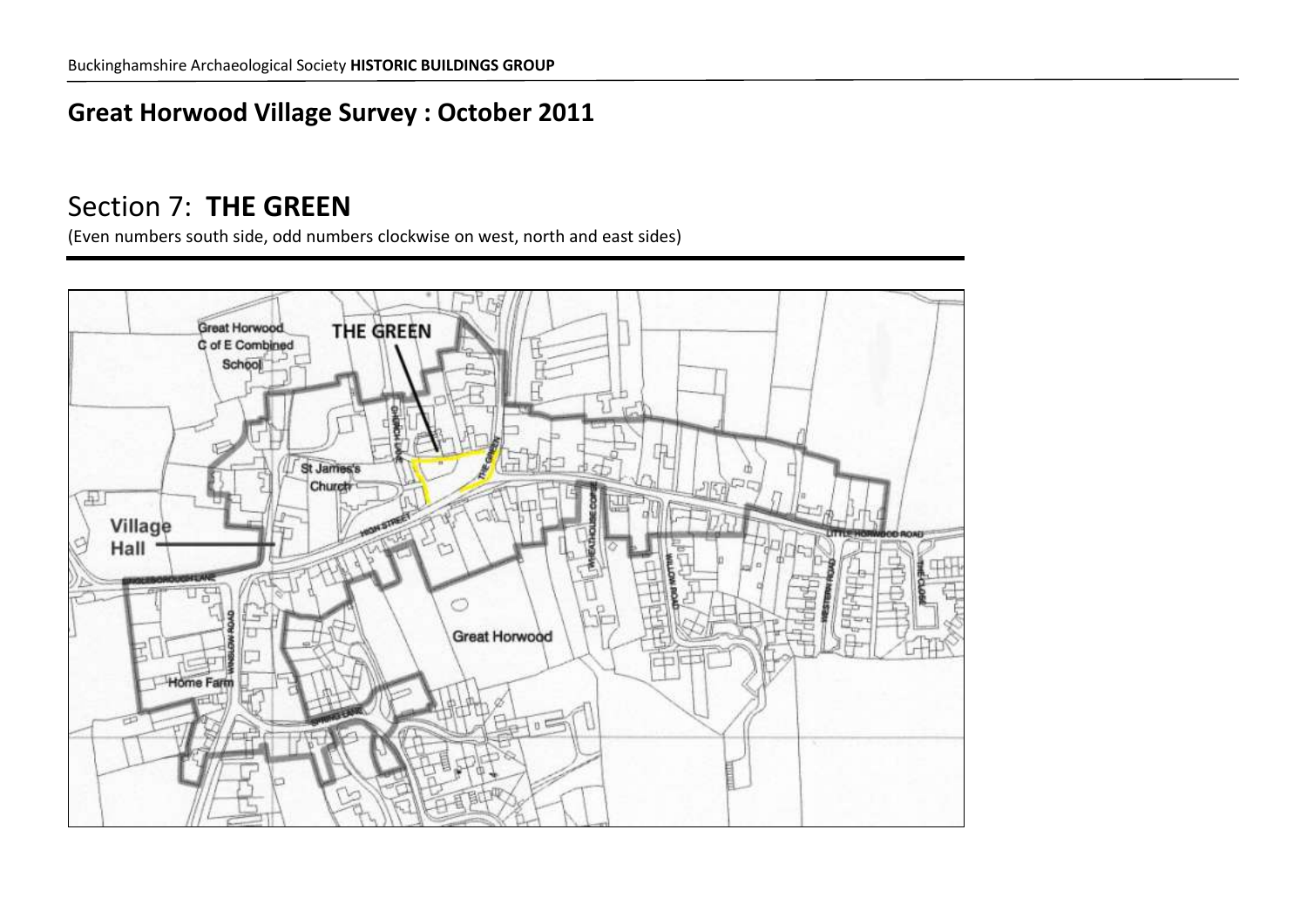# **The Crown, The Green**

| <b>HOUSE NO/NAME:</b>                   | <b>The Crown</b>                                                    |
|-----------------------------------------|---------------------------------------------------------------------|
| STREET:                                 | <b>The Green</b>                                                    |
| <b>BUILDING USE:</b>                    | <b>Public House</b>                                                 |
| <b>CONVERTED FROM EARLIER USE?</b>      | No                                                                  |
| PERIOD:                                 | Late C18                                                            |
| PLANFORM:                               | Three bays, that to the south a later addition. Two storeys and     |
|                                         | attic. Rear outshut under catslide roof, 2 outbuildings. C20 porch. |
| STYLE:                                  | Vernacular                                                          |
| <b>BUILDING/CLADDING MATERIALS:</b>     | Mixed red and blue brick; rendered gable ends                       |
| <b>ROOFING MATERIALS:</b>               | Old plain clay tiles to main roof, slates on outbuildings           |
| ROOF FORM:                              | Gable-ended with four chimney stacks: two gable-end, one rear       |
|                                         | and one intermediate                                                |
| OTHER FEATURES/INFORMATION:             | C20 multi-light sash windows                                        |
| CONDITION:                              | Good                                                                |
| NOTES: Listed Grade 2 (number 1213203). |                                                                     |



### **Yew Tree House, 3 The Green**

| <b>HOUSE NO/NAME:</b>                                                                                               | Yew Tree Cottage, 3                                                      |
|---------------------------------------------------------------------------------------------------------------------|--------------------------------------------------------------------------|
| STREET:                                                                                                             | <b>The Green</b>                                                         |
| <b>BUILDING USE:</b>                                                                                                | <b>Residential</b>                                                       |
| <b>CONVERTED FROM EARLIER USE?</b>                                                                                  | Originally two cottages, numbered 3 and 5                                |
| PERIOD:                                                                                                             | C18, probably built after 1781 fire, with C19 addition                   |
| PLANFORM:                                                                                                           | Three bays of two storeys and attic, that to the north a later addition, |
|                                                                                                                     | with a single-storey outbuilding to the south                            |
| STYLE:                                                                                                              | Vernacular                                                               |
| BUILDING/CLADDING MATERIALS:                                                                                        | Brick, red stretchers and blue headers, on front to east, rubblestone to |
|                                                                                                                     | west (facing churchyard) but north bay in brick, rendered gable ends.    |
| <b>ROOFING MATERIALS:</b>                                                                                           | Natural slate, but steeply pitched.                                      |
| <b>ROOF FORM:</b>                                                                                                   | Gable-ended, with two end chimneys and one intermediate.                 |
| OTHER FEATURES/INFORMATION:                                                                                         | C19 3-light wooden casements.                                            |
| CONDITION:                                                                                                          | Good                                                                     |
| NOTES: Listed Grade 2 (number 1289173). List description adds: 'Early C19 3-panel door between left-hand bays with  |                                                                          |
| wooden surround of fluted pilaster strips and hood on cut brackets over shaped frieze panel. Some leaded windows to |                                                                          |
| rear, one a C17-C18 2-light oak mullion window.'                                                                    |                                                                          |

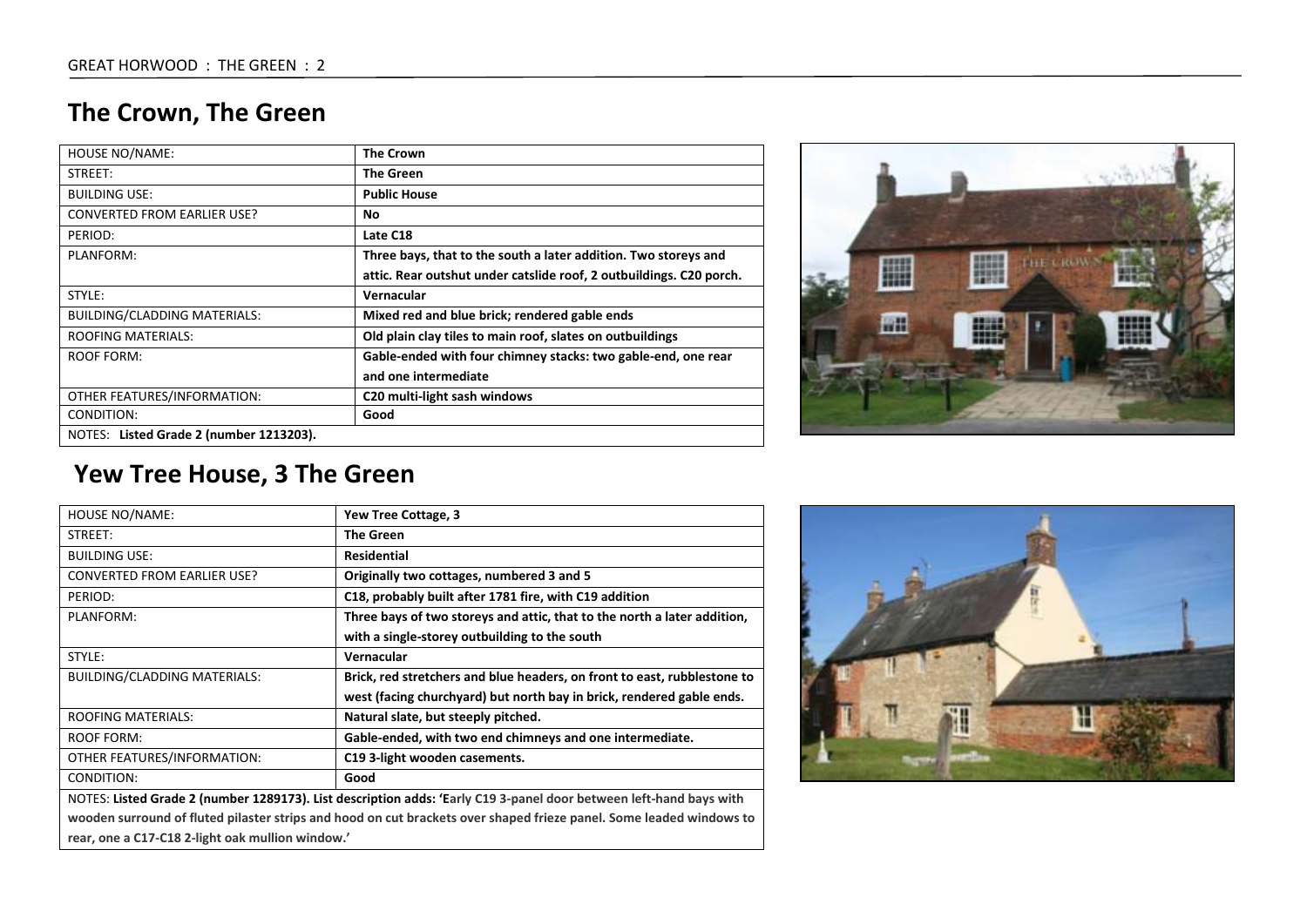#### **7 The Green**

| <b>HOUSE NO/NAME:</b>                                                                                                                                                                 | 7                                                                  |
|---------------------------------------------------------------------------------------------------------------------------------------------------------------------------------------|--------------------------------------------------------------------|
| STREET:                                                                                                                                                                               | <b>The Green</b>                                                   |
| <b>BUILDING USE:</b>                                                                                                                                                                  | <b>Residential</b>                                                 |
| <b>CONVERTED FROM EARLIER USE?</b>                                                                                                                                                    | No.                                                                |
| PERIOD:                                                                                                                                                                               | Late C18, built probably after 1781 fire, altered C19 and          |
|                                                                                                                                                                                       | refurbished C20                                                    |
| PLANFORM:                                                                                                                                                                             | Two-storey range with rear cross-wing extension                    |
| STYLE:                                                                                                                                                                                | Vernacular                                                         |
| BUILDING/CLADDING MATERIALS:                                                                                                                                                          | Red and blue brick, rendered plinth, blind panel over central door |
| <b>ROOFING MATERIALS:</b>                                                                                                                                                             | Plain old clay tiles.                                              |
| ROOF FORM:                                                                                                                                                                            | Gable-ended, with C20 external chimney to east gable end.          |
| OTHER FEATURES/INFORMATION:                                                                                                                                                           | Triple sash windows, one replaced with C20 3-light casement        |
| Good<br>CONDITION:                                                                                                                                                                    |                                                                    |
| NOTES: Listed Grade 2 (number 1213204). List description adds: 'Early C19 wooden door surround of pilasters with<br>reeded edges, scrolled at top to form brackets for cornice hood.' |                                                                    |

# **Kingsmead Lodge, 7a The Green**

| <b>HOUSE NO/NAME:</b><br>Kingsmead Lodge, 7a<br><b>The Green</b><br>STREET:<br><b>Residential</b><br><b>BUILDING USE:</b><br><b>CONVERTED FROM EARLIER USE?</b><br>No<br>PERIOD:<br>Post-1960<br>Detached, two storeys, with attached double garage<br>PLANFORM:<br>Modern<br>STYLE:<br><b>BUILDING/CLADDING MATERIALS:</b><br><b>Red brick</b><br><b>ROOFING MATERIALS:</b><br><b>Concrete tiles</b><br>Gable-ended, with two intermediate chimneys.<br>ROOF FORM:<br>OTHER FEATURES/INFORMATION: |            |      |
|----------------------------------------------------------------------------------------------------------------------------------------------------------------------------------------------------------------------------------------------------------------------------------------------------------------------------------------------------------------------------------------------------------------------------------------------------------------------------------------------------|------------|------|
|                                                                                                                                                                                                                                                                                                                                                                                                                                                                                                    |            |      |
|                                                                                                                                                                                                                                                                                                                                                                                                                                                                                                    |            |      |
|                                                                                                                                                                                                                                                                                                                                                                                                                                                                                                    |            |      |
|                                                                                                                                                                                                                                                                                                                                                                                                                                                                                                    |            |      |
|                                                                                                                                                                                                                                                                                                                                                                                                                                                                                                    |            |      |
|                                                                                                                                                                                                                                                                                                                                                                                                                                                                                                    |            |      |
|                                                                                                                                                                                                                                                                                                                                                                                                                                                                                                    |            |      |
|                                                                                                                                                                                                                                                                                                                                                                                                                                                                                                    |            |      |
|                                                                                                                                                                                                                                                                                                                                                                                                                                                                                                    |            |      |
|                                                                                                                                                                                                                                                                                                                                                                                                                                                                                                    |            |      |
|                                                                                                                                                                                                                                                                                                                                                                                                                                                                                                    |            |      |
|                                                                                                                                                                                                                                                                                                                                                                                                                                                                                                    | CONDITION: | Good |
| NOTES:                                                                                                                                                                                                                                                                                                                                                                                                                                                                                             |            |      |



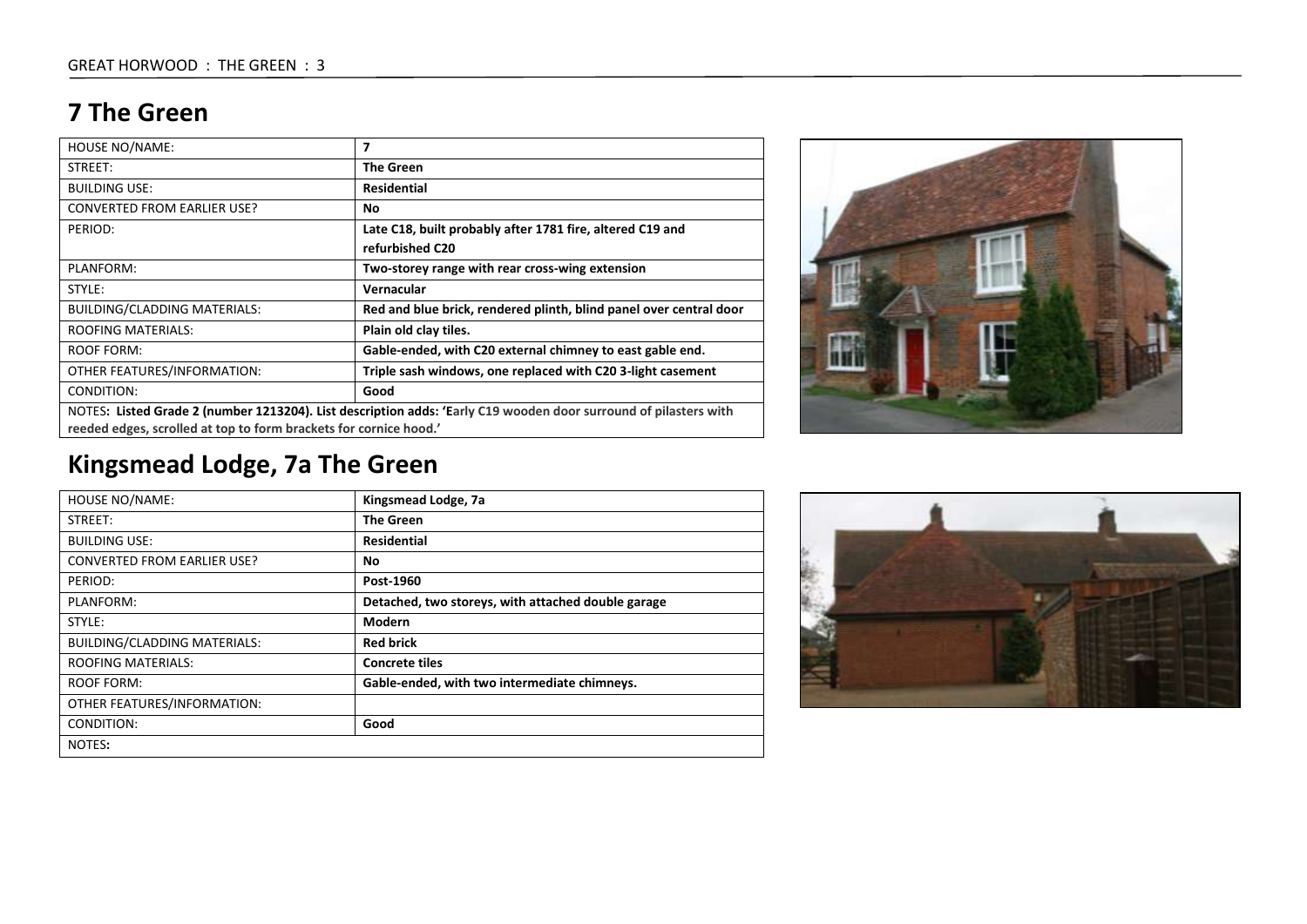### **The Long House, 9 The Green**

| <b>HOUSE NO/NAME:</b>                                                                                   | The Long House, 9                                |
|---------------------------------------------------------------------------------------------------------|--------------------------------------------------|
| STREET:                                                                                                 | <b>The Green</b>                                 |
| <b>BUILDING USE:</b>                                                                                    | <b>Residential</b>                               |
| <b>CONVERTED FROM EARLIER USE?</b>                                                                      | <b>Originally several cottages</b>               |
| PERIOD:                                                                                                 | Late C18 (1781 scratched in brick on front wall) |
| PLANFORM:                                                                                               | Four bays of two storeys, entrance at rear       |
| STYLE:                                                                                                  | Vernacular                                       |
| <b>BUILDING/CLADDING MATERIALS:</b>                                                                     | <b>Red brick</b>                                 |
| <b>ROOFING MATERIALS:</b>                                                                               | Old plain clay tiles                             |
| <b>ROOF FORM:</b>                                                                                       | Gable-ended, with two intermediate chimneys      |
| OTHER FEATURES/INFORMATION:                                                                             | C20 wooden casement windows                      |
| CONDITION:                                                                                              | Good                                             |
| NOTES: Listed Grade 2 (number 1289173). List deswcription adds: 'Three-light leaded casements to rear.' |                                                  |



# **The Old Bakehouse, 11 The Green**

| HOUSE NO/NAME:                                                                                                        | The Old Bakehouse, 11                                               |
|-----------------------------------------------------------------------------------------------------------------------|---------------------------------------------------------------------|
| STREET:                                                                                                               | <b>The Green</b>                                                    |
| <b>BUILDING USE:</b>                                                                                                  | <b>Residential</b>                                                  |
| <b>CONVERTED FROM EARLIER USE?</b>                                                                                    | Formerly a bakehouse                                                |
| PERIOD:                                                                                                               | C18                                                                 |
| PLANFORM:                                                                                                             | Three bays of two storeys, plus attic                               |
| STYLE:                                                                                                                | Vernacular                                                          |
| <b>BUILDING/CLADDING MATERIALS:</b>                                                                                   | Red brick, with eaves course in blue bricks. East gable end has     |
|                                                                                                                       | alternating red stretchers and blue headers, with diaper patterning |
|                                                                                                                       | high on gable.                                                      |
| <b>ROOFING MATERIALS:</b>                                                                                             | Old plain clay tiles                                                |
| ROOF FORM:                                                                                                            | Gable-ended with two end chimneys.                                  |
| OTHER FEATURES/INFORMATION:                                                                                           | Leaded-light casement windows and side entrance                     |
| CONDITION:                                                                                                            | Good                                                                |
| NOTES: Listed Grade 2 (number 1213272). List description adds: 'Royal Exchange fire insurance plaque to centre front. |                                                                     |
| Interior has large fireplace in front right-hand room with cast iron fireback dated 1608, probably from older house.' |                                                                     |

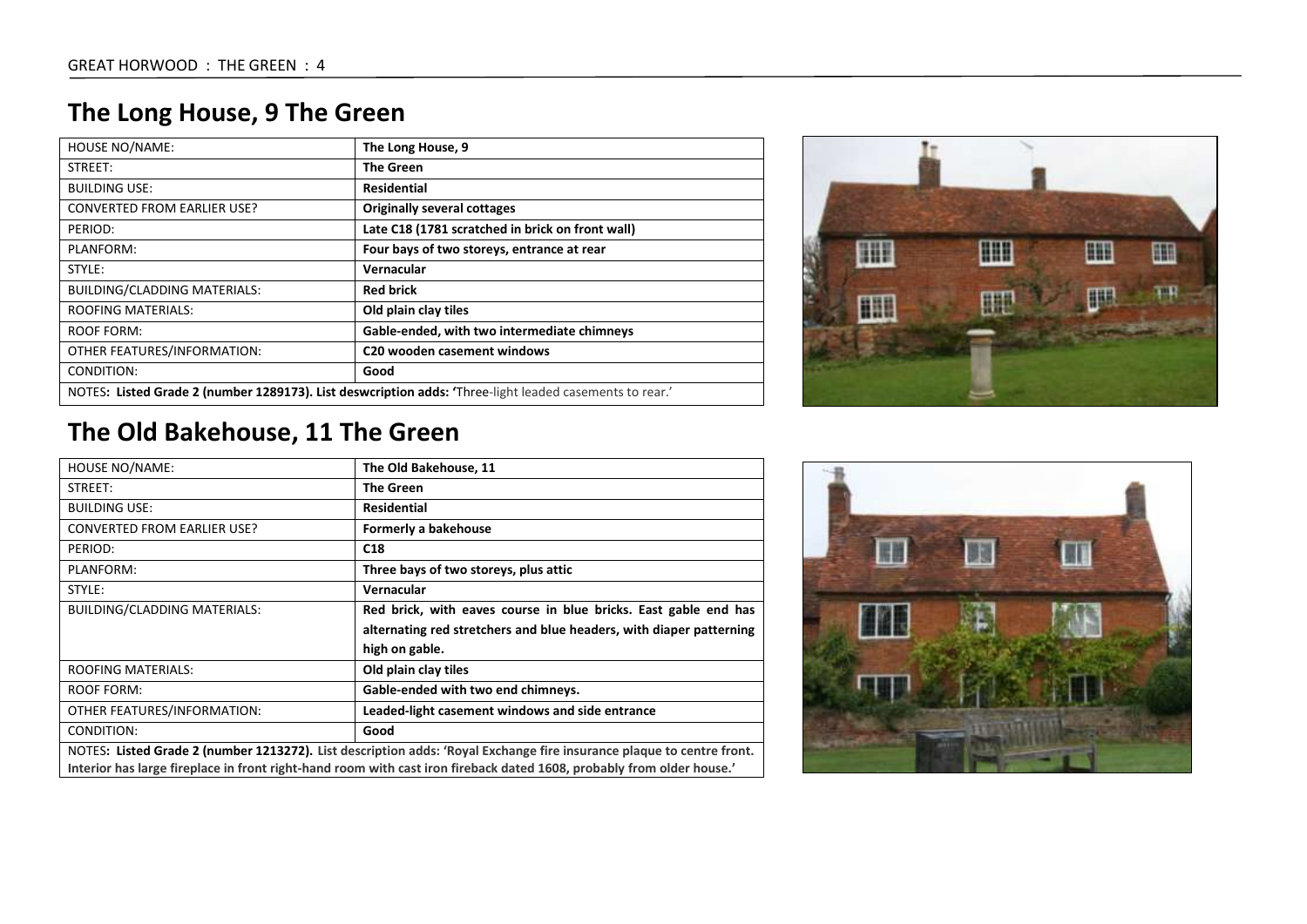### **11a The Green**

| <b>HOUSE NO/NAME:</b>               | 11a                                             |  |
|-------------------------------------|-------------------------------------------------|--|
| STREET:                             | <b>The Green</b>                                |  |
| <b>BUILDING USE:</b>                | <b>Residential</b>                              |  |
| <b>CONVERTED FROM EARLIER USE?</b>  | Former rear wing of number 11                   |  |
| PERIOD:                             | Late C19                                        |  |
| PLANFORM:                           |                                                 |  |
| STYLE:                              | Vernacular                                      |  |
| <b>BUILDING/CLADDING MATERIALS:</b> | <b>Brick - red stretchers and blue headers</b>  |  |
| <b>ROOFING MATERIALS:</b>           | Plain clay tiles                                |  |
| ROOF FORM:                          | Hipped to north, attached to number 11 to south |  |
| OTHER FEATURES/INFORMATION:         | Four-light leaded casement windows              |  |
| CONDITION:                          | Good                                            |  |
| NOTES:                              |                                                 |  |



#### **13 The Green**

| <b>HOUSE NO/NAME:</b>               | 13                                                              |
|-------------------------------------|-----------------------------------------------------------------|
| STREET:                             | <b>The Green</b>                                                |
| <b>BUILDING USE:</b>                | <b>Residential</b>                                              |
| <b>CONVERTED FROM EARLIER USE?</b>  | No                                                              |
| PERIOD:                             | Late C18, probably built after the 1781 fire                    |
| PLANFORM:                           | Two-storeys, two-bay.                                           |
| STYLE:                              | Vernacular                                                      |
| <b>BUILDING/CLADDING MATERIALS:</b> | Red brick, rendered blind panel over central doorway            |
| <b>ROOFING MATERIALS:</b>           | Natural slate, low-pitched                                      |
| ROOF FORM:                          | Gable-ended with end chimneys.                                  |
| OTHER FEATURES/INFORMATION:         | Multi-light sash windows, panelled door with narrow ornate hood |
| CONDITION:                          | Good                                                            |
| NOTES:                              |                                                                 |

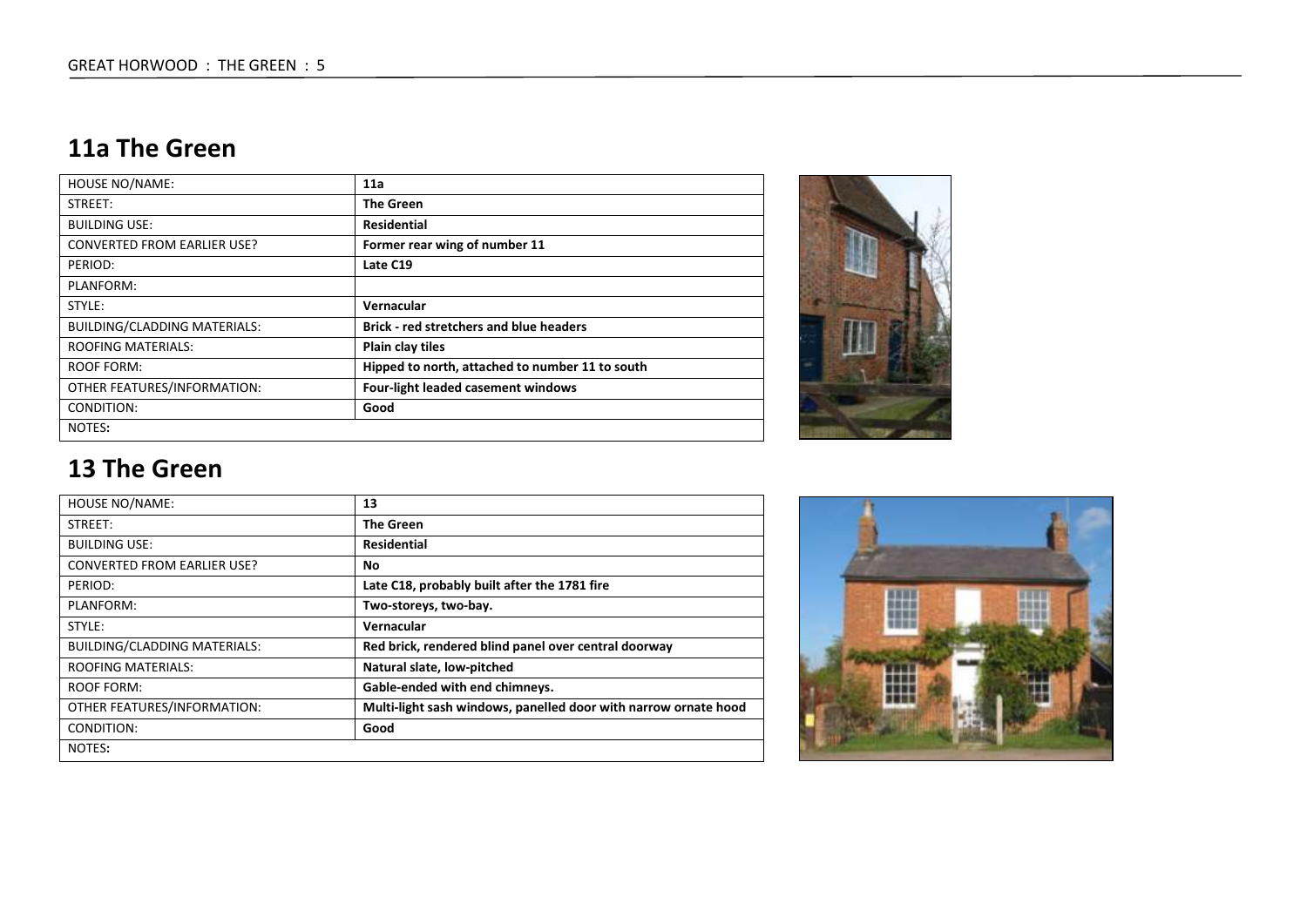# **Bugle House, 15 The Green**

| <b>HOUSE NO/NAME:</b>               | <b>Bugle House, 15</b>                                       |
|-------------------------------------|--------------------------------------------------------------|
| STREET:                             | The Green                                                    |
| <b>BUILDING USE:</b>                | <b>Residential</b>                                           |
| <b>CONVERTED FROM EARLIER USE?</b>  | Previously a public house                                    |
| PERIOD:                             | Late C18                                                     |
| PLANFORM:                           | L-shaped with rear wing                                      |
| STYLE:                              | Vernacular                                                   |
| <b>BUILDING/CLADDING MATERIALS:</b> | <b>Painted brick</b>                                         |
| <b>ROOFING MATERIALS:</b>           | Old plain clay tiles                                         |
| ROOF FORM:                          | Gable-ended, with chimneys just off-centre and at east gable |
| OTHER FEATURES/INFORMATION:         | C20 replacement windows and doorcase                         |
| CONDITION:                          | Good                                                         |
| NOTES:                              |                                                              |



### **17 The Green**

| HOUSE NO/NAME:                     | 17                                                                                              |
|------------------------------------|-------------------------------------------------------------------------------------------------|
| STREET:                            | <b>The Green</b>                                                                                |
| <b>BUILDING USE:</b>               | <b>Residential</b>                                                                              |
| <b>CONVERTED FROM EARLIER USE?</b> |                                                                                                 |
| PERIOD:                            | Early C19                                                                                       |
| PLANFORM:                          | Double-pile, two storeys, gable end to road. Three bays in front                                |
|                                    | range.                                                                                          |
| STYLE:                             | Vernacular                                                                                      |
| BUILDING/CLADDING MATERIALS:       | Brick, red stretchers and blue headers on frontage, plain on gable                              |
| <b>ROOFING MATERIALS:</b>          | Slate, low-pitched                                                                              |
| ROOF FORM:                         | Gable-ended, with chimney to west gable and two on rear range                                   |
| OTHER FEATURES/INFORMATION:        | Two and three-light casement windows, wood to first floor, C20<br>replacemernts on ground floor |
| CONDITION:                         | Moderate                                                                                        |
| NOTES:                             |                                                                                                 |

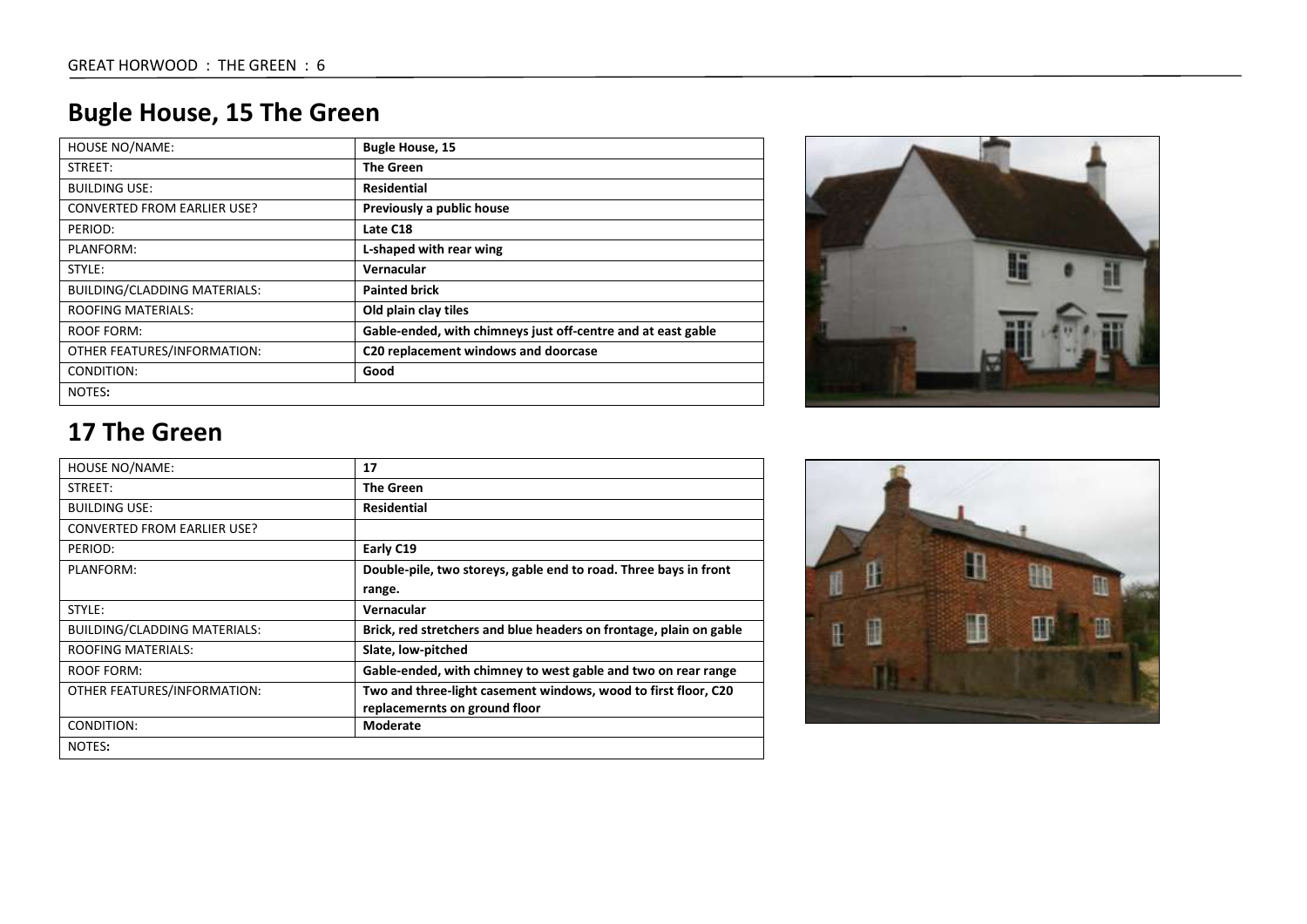# **'Taylored Kitchens', 19 The Green**

| <b>HOUSE NO/NAME:</b>              | <b>Taylored Kitchens, 19</b>                                      |
|------------------------------------|-------------------------------------------------------------------|
| STREET:                            | <b>The Green</b>                                                  |
| <b>BUILDING USE:</b>               | Shop (fitted kitchens) and residential                            |
| <b>CONVERTED FROM EARLIER USE?</b> | <b>Formerly the Post Office</b>                                   |
| PERIOD:                            | Early C19, extended in C20                                        |
| PLANFORM:                          | Two-storey central 3-bay building with integral garage in two-    |
|                                    | storey north extension and narrow two-storey south extension.     |
| STYLE:                             | Vernacular                                                        |
| BUILDING/CLADDING MATERIALS:       | Red brick, with C20 wooden shopfront bridging between central     |
|                                    | building and south extension.                                     |
| <b>ROOFING MATERIALS:</b>          | Slate, low-pitched                                                |
| <b>ROOF FORM:</b>                  | Gable-ended, with prominent twin chimney stacks set behind ridge  |
| OTHER FEATURES/INFORMATION:        | Sash windows of various sizes, original grazed and panelled front |
|                                    | door, Post Office collection box near south corner                |
| CONDITION:                         | Good                                                              |
| NOTES:                             |                                                                   |



# **Daisy Cottage, 21 The Green**

| HOUSE NO/NAME:                                                                      | Daisy Cottage, 21                                                |
|-------------------------------------------------------------------------------------|------------------------------------------------------------------|
| STREET:                                                                             | <b>The Green</b>                                                 |
| <b>BUILDING USE:</b>                                                                | <b>Residential</b>                                               |
| <b>CONVERTED FROM EARLIER USE?</b>                                                  | No                                                               |
| PERIOD:                                                                             | C17/C18, altered                                                 |
| PLANFORM:                                                                           | Single bay with rear cross-wing                                  |
| STYLE:                                                                              | Vernacular                                                       |
| <b>BUILDING/CLADDING MATERIALS:</b>                                                 | Rendered                                                         |
| <b>ROOFING MATERIALS:</b>                                                           | Plain clay tiles, steep-pitched                                  |
| ROOF FORM:                                                                          | Gable-ended, with chimney on party wall with number 19 and       |
|                                                                                     | upper-floor dormer casement window of three unequal lights       |
| OTHER FEATURES/INFORMATION:                                                         | Square bay window on ground floor; part of frontage is hidden by |
|                                                                                     | C20 extension to number 19                                       |
| CONDITION:                                                                          | Good                                                             |
| NOTES: Probably originally thatched; form probably pre-dates 1781 fire, but altered |                                                                  |

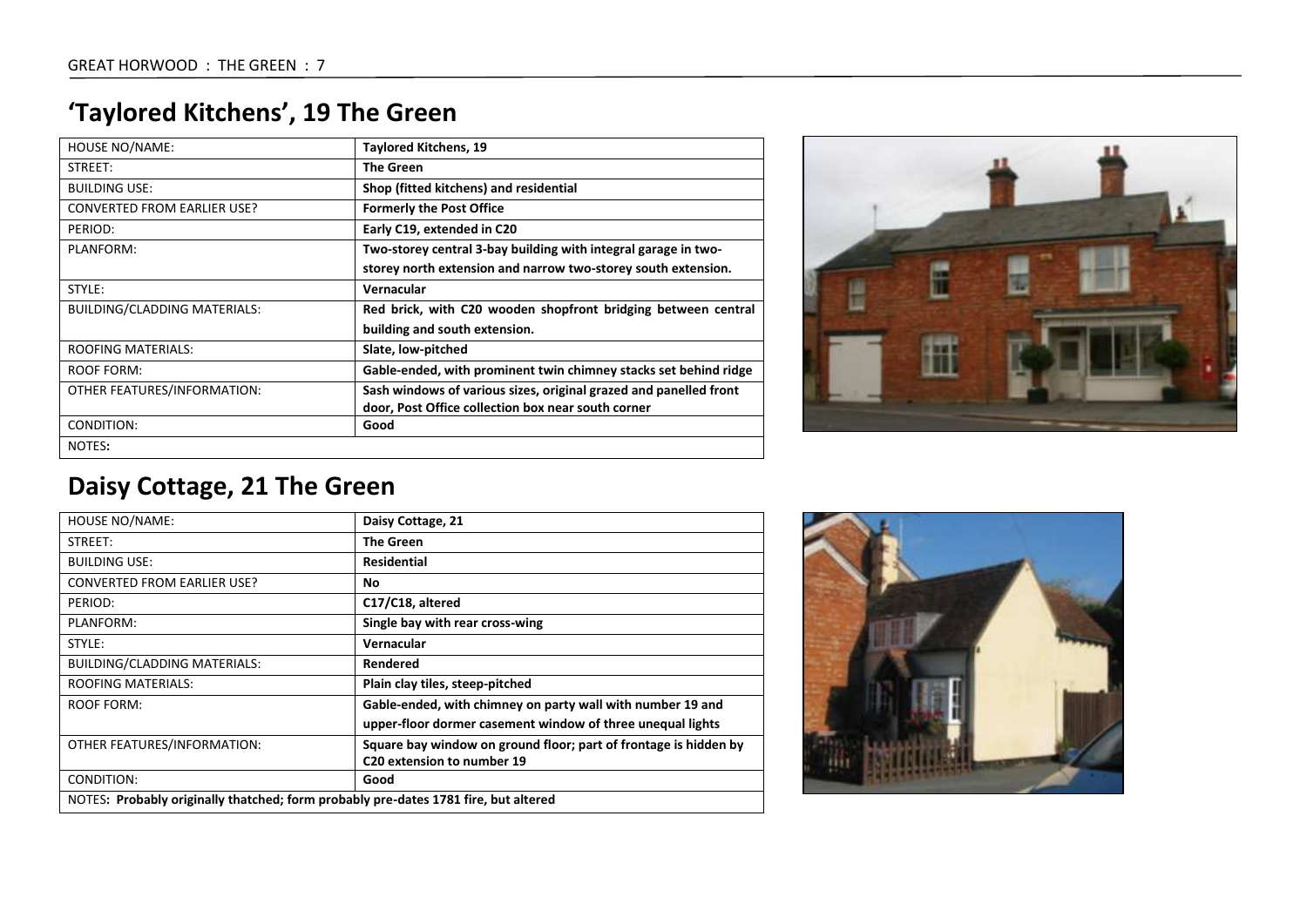# **The Old Post House, 6 The Green**

| <b>HOUSE NO/NAME:</b>                                                                                                                                             | 6                                                               |
|-------------------------------------------------------------------------------------------------------------------------------------------------------------------|-----------------------------------------------------------------|
| STREET:                                                                                                                                                           | <b>The Green</b>                                                |
| <b>BUILDING USE:</b>                                                                                                                                              | <b>Residential</b>                                              |
| <b>CONVERTED FROM EARLIER USE?</b>                                                                                                                                | Plaque indicates that this was at one time the Post Office      |
| PERIOD:                                                                                                                                                           | C17, altered                                                    |
| PLANFORM:                                                                                                                                                         | Three bays, two storeys plus attics                             |
| STYLE:                                                                                                                                                            | Vernacular                                                      |
| <b>BUILDING/CLADDING MATERIALS:</b>                                                                                                                               | Timber frame with corner braces and rectangular rendered infill |
|                                                                                                                                                                   | panels. Rendered plinth.                                        |
| <b>ROOFING MATERIALS:</b>                                                                                                                                         | Natural slate, steep-pitched                                    |
| <b>ROOF FORM:</b>                                                                                                                                                 | Gable-ended, with one chimney on east end and second set-in     |
|                                                                                                                                                                   | from west end                                                   |
| OTHER FEATURES/INFORMATION:                                                                                                                                       |                                                                 |
| CONDITION:                                                                                                                                                        | Good                                                            |
| NOTES: Listed Grade 2 (number1289130). List description adds: 'Right gable rebuilt with sham half timbering. Barred                                               |                                                                 |
| wooden casements, canted bay windows to ground floor outer bays with 3-light windows above and paired lights in                                                   |                                                                 |
| dormers, paired lights to first floor of centre bay over 4-panelled door with minimal wooden pilaster strips to sides,<br>wooden panel frieze and small cornice.' |                                                                 |



#### **8 The Green**

| <b>HOUSE NO/NAME:</b>               | 6                                                                  |
|-------------------------------------|--------------------------------------------------------------------|
| STREET:                             | <b>The Green</b>                                                   |
| <b>BUILDING USE:</b>                | <b>Residential</b>                                                 |
| <b>CONVERTED FROM EARLIER USE?</b>  | Two earlier building demolished in 1951 to build bubngalow, which  |
|                                     | was then converted into a house in 1992                            |
| PERIOD:                             | 1951, altered 1992                                                 |
| PLANFORM:                           | Two-storey house with double garage                                |
| STYLE:                              | Modern                                                             |
| <b>BUILDING/CLADDING MATERIALS:</b> | <b>Brick</b>                                                       |
| <b>ROOFING MATERIALS:</b>           | Natural slate on house, artificial slate on garages, steep-pitched |
| ROOF FORM:                          | Gable-ended                                                        |
| OTHER FEATURES/INFORMATION:         |                                                                    |
| CONDITION:                          | Good                                                               |
| NOTES:                              |                                                                    |